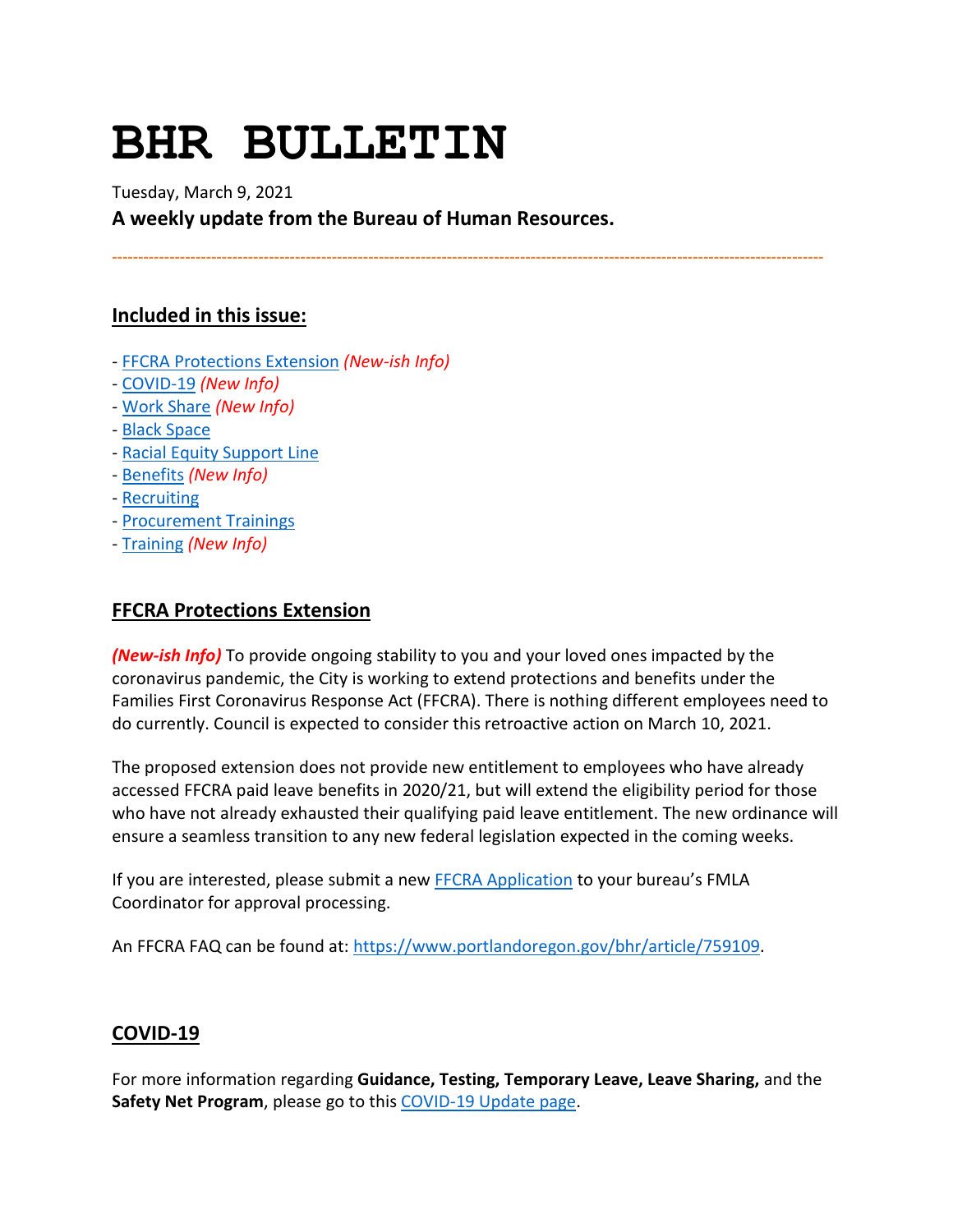## **COVID-19 Vaccinations**

*(New Info)* Please submit your questions regarding vaccination to [Joel.Michels@portlandoregon.gov.](mailto:Joel.Michels@portlandoregon.gov) Answers will be provided in the following week's BHR Bulletin and [a compiled list is posted here.](https://www.portlandoregon.gov/bhr/article/782081)

The information provided is taken from the Centers for Disease Control and Prevention [\(CDC\)](https://www.cdc.gov/coronavirus/2019-ncov/vaccines/index.html) and Oregon Health Authority [\(OHA\)](https://covidvaccine.oregon.gov/) resources with input from our own Joel Michels, Nurse Practitioner, Occupational Health and Well-being Program Manager.

**Q:** If I've had COVID-19, do I need to wait 90 days before getting vaccinated?

**A:** Not usually. People with COVID-19 who have symptoms should wait to be vaccinated until they have recovered from their illness and have met the [criteria](https://www.cdc.gov/coronavirus/2019-ncov/hcp/disposition-in-home-patients.html) for discontinuing isolation. Those without symptoms should also wait until they [meet the criteria](https://www.cdc.gov/coronavirus/2019-ncov/if-you-are-sick/quarantine.html) before getting vaccinated. This guidance also applies to people who get COVID-19 before getting their second dose of vaccine. If you were treated for COVID-19 with monoclonal antibodies or convalescent plasma, you should wait 90 days before getting a COVID-19 vaccine. Talk to your doctor if you are unsure what treatments you received or if you have more questions about getting a COVID-19 vaccine.

**Q:** Is there a pregnancy registry for those receiving the COVID-19 vaccine?

**A:** Yes! **[V-safe](https://www.cdc.gov/coronavirus/2019-ncov/vaccines/safety/vsafe.html#:%7E:text=V-safe%20is%20a%20smartphone-based%20tool%20that%20uses%20text,any%20side%20effects%20after%20getting%20the%20COVID-19%20vaccine.)**, the after-vaccine health checker, includes pregnancy tracking. If you report within **[v-safe](https://www.cdc.gov/coronavirus/2019-ncov/vaccines/safety/vsafe.html#:%7E:text=V-safe%20is%20a%20smartphone-based%20tool%20that%20uses%20text,any%20side%20effects%20after%20getting%20the%20COVID-19%20vaccine.)** that you were pregnant at the time of vaccination or had a positive pregnancy test after vaccination, you might receive a phone call requesting your participation in the **v-safe**  COVID-19 Pregnancy Registry. Registry participants will be contacted for health check-ins several times throughout their pregnancy, as well as at the end of their pregnancy and when their baby is 3 months old. All participation is voluntary, and participants may opt out at any time. Participation is important because the registry helps monitor the safety of COVID-19 vaccines when administered during pregnancy.

Q: Where is the **y-safe app?** I can't find it in the Google Play or Apple Store.

**A:** V-safe is not an app you have to download\* — it's a secure, online tool you can access with any smartphone that has a touch screen. See these instructions on [how to enroll.](https://www.cdc.gov/coronavirus/2019-ncov/downloads/vaccines/v-safe-information-sheet-508c.pdf) **(\*This is a correction from the Feb. 23, 2021 BHR Bulletin.)**

**Q:** Who is paying for the COVID-19 vaccines?

**A:** The federal government is providing the vaccine free of charge to all people living in the United States. Vaccination providers can be reimbursed for vaccine administration fees by the patient's public or private insurance company or, for uninsured patients, by the Health Resources and Services Administration's Provider Relief Fund. No one can be denied a vaccine if they are unable to pay a vaccine administration fee.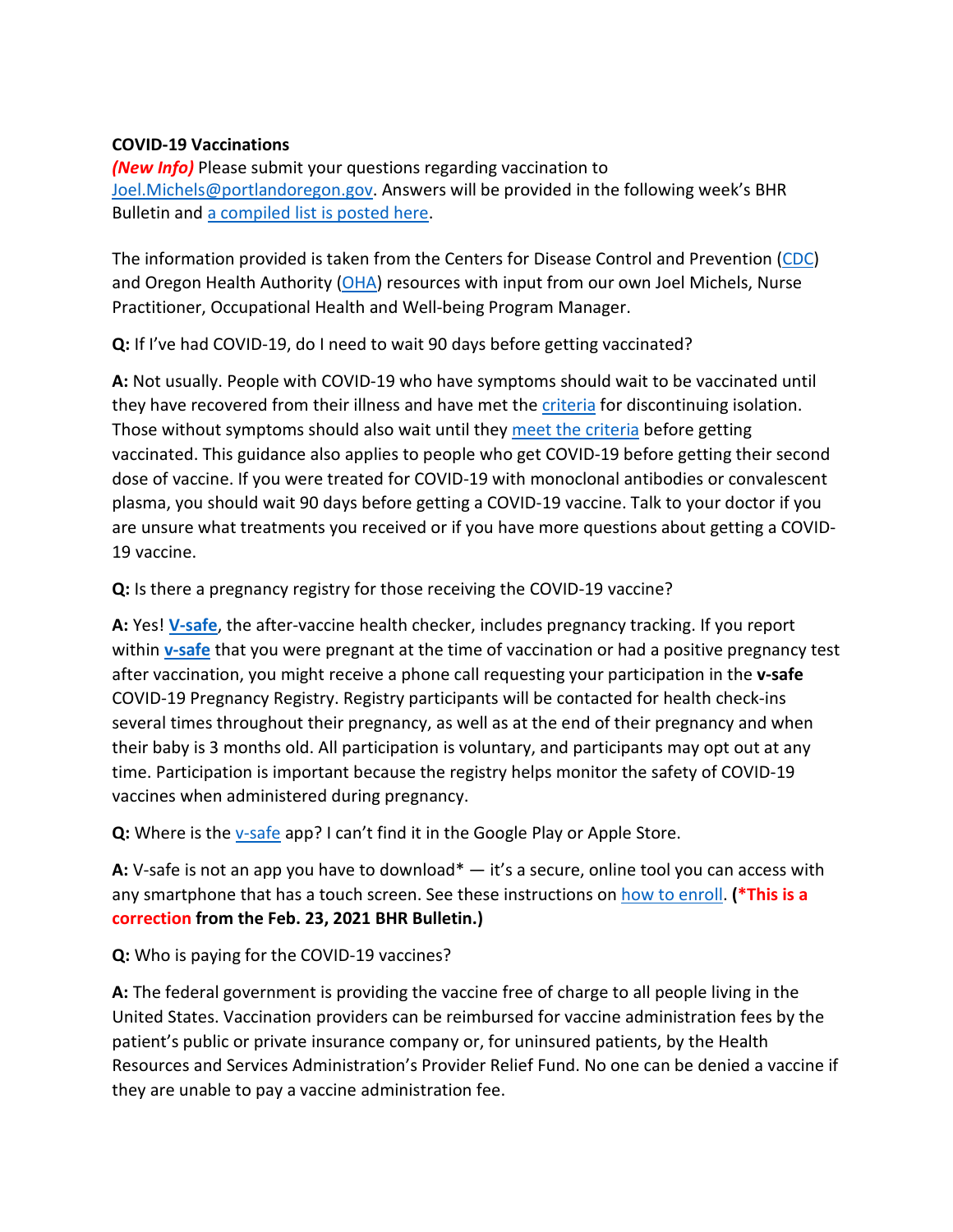Next week we will continue to answer questions related to COVID-19 vaccinations. The intent of the information is to help you make an informed decision about vaccination. If you have questions, please send them to [Joel.Michels@portlandoregon.gov.](mailto:Joel.Michels@portlandoregon.gov)

## [The City's COVID-19 Response page](https://www.portlandoregon.gov/bhr/index.cfm?&c=81055) is available here[.](https://www.portlandoregon.gov/bhr/index.cfm?&c=81055)

## **Wheelchair Service for Vaccination**

*(New-ish Info)* The Oregon Convention Center is offering a free wheelchair service for people with mobility disabilities who are getting vaccinated there (similar to what is at the airport). Anyone who wants to borrow a wheelchair or be pushed can get one. Simply ask someone wearing a yellow vest and they will direct you.

# <span id="page-2-0"></span>**Work Share**

## **Work Share Claim Recertification**

*(New Info)* The City's current Work Share plan is active through May 29, 2021. Over the next few weeks, we will begin the process of resubmitting the City's Work Share application. Approval will enable employees to participate in the program for a second year. This process requires employees to submit new, completed initial claim forms, direct deposit forms, and additional income forms if you plan to continue furloughing or working a reduced schedule between May 30, 2021 and June 30, 2022. An email will be sent later this week to employees who have recently been participating in Work Share. Further instructions and links for form submission will be included.

#### **Overpayment Updates Clarification**

*(New Info)* In last week's BHR Bulletin, we shared two phone numbers Oregon Employment Department (OED) indicated participants should call if they received an overpayment letter. Some City employees have experienced issues with the numbers -- so we recommend contacting the Work Share team at [inboxworkshare@portlandoregon.gov](mailto:inboxworkshare@portlandoregon.gov) with questions about overpayment letters. If you've received an overpayment letter and would like to discuss payment options or make a payment, please call OED's recovery department at 503-947-1710.

#### **1099-G Phone Number**

The Work Share team has received many inquiries about tax form 1099-G. OED advised the City that all 1099-G's were posted by Jan. 31, and to allow 2-3 weeks for delivery. **We have learned the phone number previously provided for contacting Work Share about a missing 1099-G is not being monitored.** At this time, if you have not received your 1099-G, you can call the main Work Share line at 503-947-1800. When you call, OED can look up your individual tax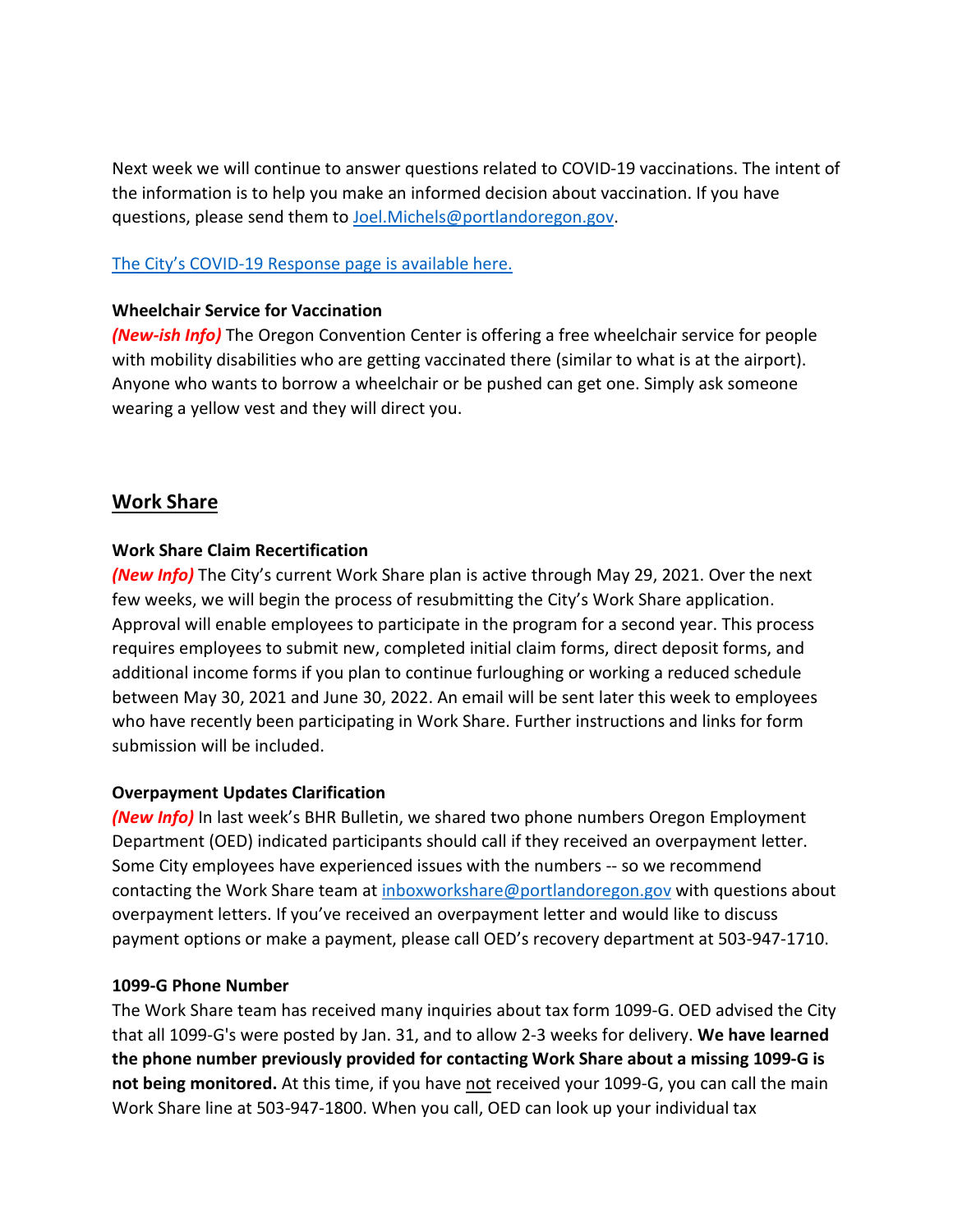information and provide it over the phone. A copy of your 1099-G can be sent after speaking with an OED representative.

# **Report of Additional Income**

Employees currently participating in Work Share should submit [a Report of Additional Income](https://www.portlandoregon.gov/bhr/article/761893)  [form](https://www.portlandoregon.gov/bhr/article/761893) if you have any income to report from an additional employer, pensions, annuities, or retirement.

Note that any additional income you receive directly from a third party (like an insurance company) to replace lost wages due to injury or illness should also be reported using the form.

If the additional income does not change from week to week, the Report of Additional Income form only needs to be submitted one time. However, if additional income is different from week to week (e.g., you don't always work the same number of hours each week at a second job), the form needs to be submitted for each week you take furlough, or have a reduction in schedule. It should be submitted to the same secure portal you used to submit the initial claim form (the link to the secure portal can be obtained from your HRBP) and must be submitted by 5 p.m. on Monday, the week after the furlough or schedule reduction occurred. The income reported on the form should be the earnings for the Sunday through Saturday workweek in which you furloughed or reduced your schedule.

# Additional [Work Share updates are available here.](https://www.portlandoregon.gov/bhr/index.cfm?&a=781673)

- **- OED Letters Regarding Pandemic Unemployment Assistance (PUA)**
- **- Waiting Week Payments**
- **- OED Adjudication (Judgment) for Missed Opportunities to Work**
- **- Lost Wages Assistance**
- **- Processing**
- **- ReliaCard**
- **- 1099-G Tax Information for Work Share Benefits**
- **- CARES Act Extension**
- **- Missed Opportunities to Work**

Read a comprehensive [FAQ regarding the Work Share program.](https://www.portlandoregon.gov/bhr/article/761976)

If you have questions regarding Work Share benefits or the process, please email [Inboxworkshare@portlandoregon.gov.](mailto:Inboxworkshare@portlandoregon.gov)

# <span id="page-3-0"></span>**Black Space**

This meeting is specifically for City of Portland's Black employees. We will provide support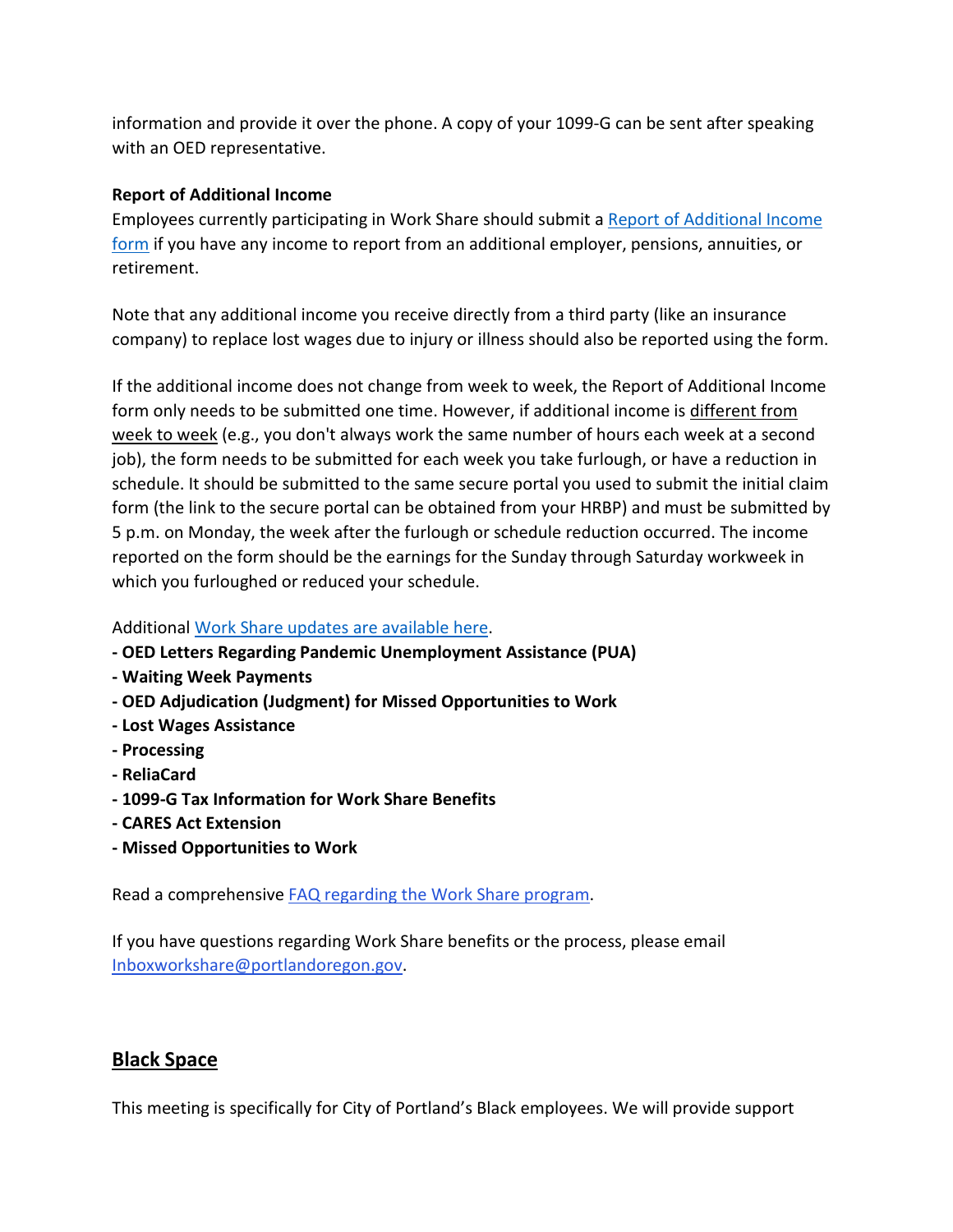where needed, and work together to identify common experiences as well as ways the City can better support and retain Black employees.

Meetings occur on the last Monday of every month.

March 29, 1 p.m. April 26, 1 p.m. May 24, 1 p.m. June 28, 1 p.m.

Please download and import the following iCalendar (.ics) files to your calendar system. Monthly: [https://us02web.zoom.us/meeting/tZcpduqspj4iGNXOBGXnSckAt5A8VMIAZ1JM/ics?icsToken=](https://us02web.zoom.us/meeting/tZcpduqspj4iGNXOBGXnSckAt5A8VMIAZ1JM/ics?icsToken=98tyKuGrqjopHtyQuBuGRpwqBoj4b-jxiCVHjY1lsz3COy5gYQjXIrdjaoRSOfnq) [98tyKuGrqjopHtyQuBuGRpwqBoj4b-jxiCVHjY1lsz3COy5gYQjXIrdjaoRSOfnq](https://us02web.zoom.us/meeting/tZcpduqspj4iGNXOBGXnSckAt5A8VMIAZ1JM/ics?icsToken=98tyKuGrqjopHtyQuBuGRpwqBoj4b-jxiCVHjY1lsz3COy5gYQjXIrdjaoRSOfnq)

Join Zoom Meeting:<https://us02web.zoom.us/j/83413485821> Meeting ID: 834 1348 5821 l Passcode: BLM2021 One tap mobile: +13462487799,,83413485821#,,,,\*0798510# US (Houston)

# <span id="page-4-0"></span>**Racial Equity Support Line**

#### **503-575-3764**

This is a service led and staffed by people with lived experience of racism. We offer support to those feeling the emotional impacts of racist violence and microaggressions, as well as the emotional impacts of immigration struggles and other cross-cultural issues.

We get it. And we're here to talk. To support. To connect.

[More information is available here.](https://www.linesforlife.org/racial-equity-support-line/?fbclid=IwAR189nJCJbrA3RHn8r_cUZ29iBier77c2vNBIjGUew7aTDyc1DaC0SrDa7Q)

# <span id="page-4-1"></span>**Benefits**

#### **Employee Assistance Program (EAP)**

[24-hour Help During Emergencies and Other Times of Need](https://www.portlandoregon.gov/bhr/76512) If you are in crisis, help is a confidential call away. Cascade/EAP: 1-800-433-2320 (text) 503-850-7721 National Suicide Hotline: 1-800-273-8255 (website)<https://suicidepreventionlifeline.org/>

# **Employee Care & Support Guide**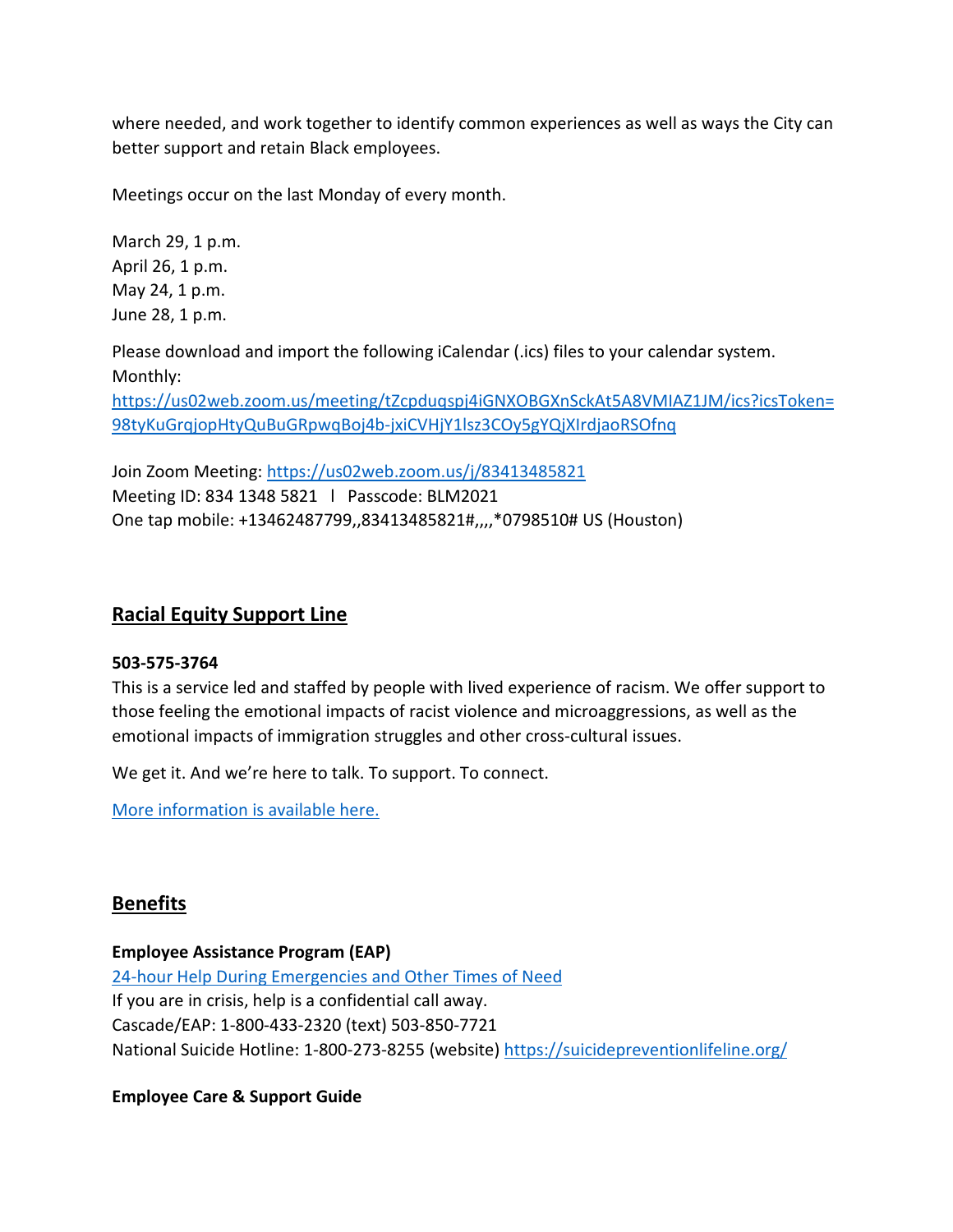With you in mind, this [Employee Care & Support Guide](https://www.portlandoregon.gov/bhr/article/778673) was created to provide stability during these uncertain times. Topics covered include: Families First Coronavirus Response Act, COVID-19 Leave Sharing Program, Dependent and Caregiver Resources, and the Safety Net Program.

## **PERS Education Sessions -- Available Online**

Though their offices are currently closed, PERS staff remain available to answer questions during regular business hours via phone (888-320-7377) and [email.](https://www.oregon.gov/pers/Pages/Submit-a-Question.aspx) PERS is offering virtual education sessions for members who are at any point in their careers.

For detailed descriptions and registration information, please visit the [Benefits Webinar page.](https://www.portlandoregon.gov/bhr/article/382692)

#### **Health, Wellness, and Financial Well-being Webinars**

#### *Deferred Compensation 101*

*(New Info – Tomorrow!)* The 457(b) Deferred Compensation Plan is a voluntary savings plan. It may be a meaningful supplement to your pension benefit. You can choose to save on a pre-tax and post-tax basis, as well as increase, decrease, or stop contributions throughout the year. This presentation provides information on the City's Deferred Compensation Program and how to get started. Wednesday, March 10, 12 p.m. - 1 p.m.

[Register here.](https://voyafa.zoom.us/webinar/register/WN_Z66kU_uISC-uRu3x5sLBXg)

# *Eating for Mind and Body Health*

*(New-ish Info)* This webinar covers why nutrient-dense food is so important, what foods to include as part of a healthy lifestyle, and behavior change to support, motivate, and maintain a healthy diet.

Thursday, March 11, 11 a.m. - 12 p.m. [Register here.](https://register.gotowebinar.com/register/7962085277678624524)

#### *Stress Management Techniques to Cope with Social Distancing & Isolation*

*(New-ish Info)* This webinar reviews the following concepts:

- Overcoming isolation working from home
- Unexpected feelings with loss of connection
- Mindfulness practices for coping with anxious feelings
- Tips for staying connected through technology and creativity

Tuesday, March 23, 12 p.m. - 1 p.m. [Register here.](https://register.gotowebinar.com/register/7407281605907538444)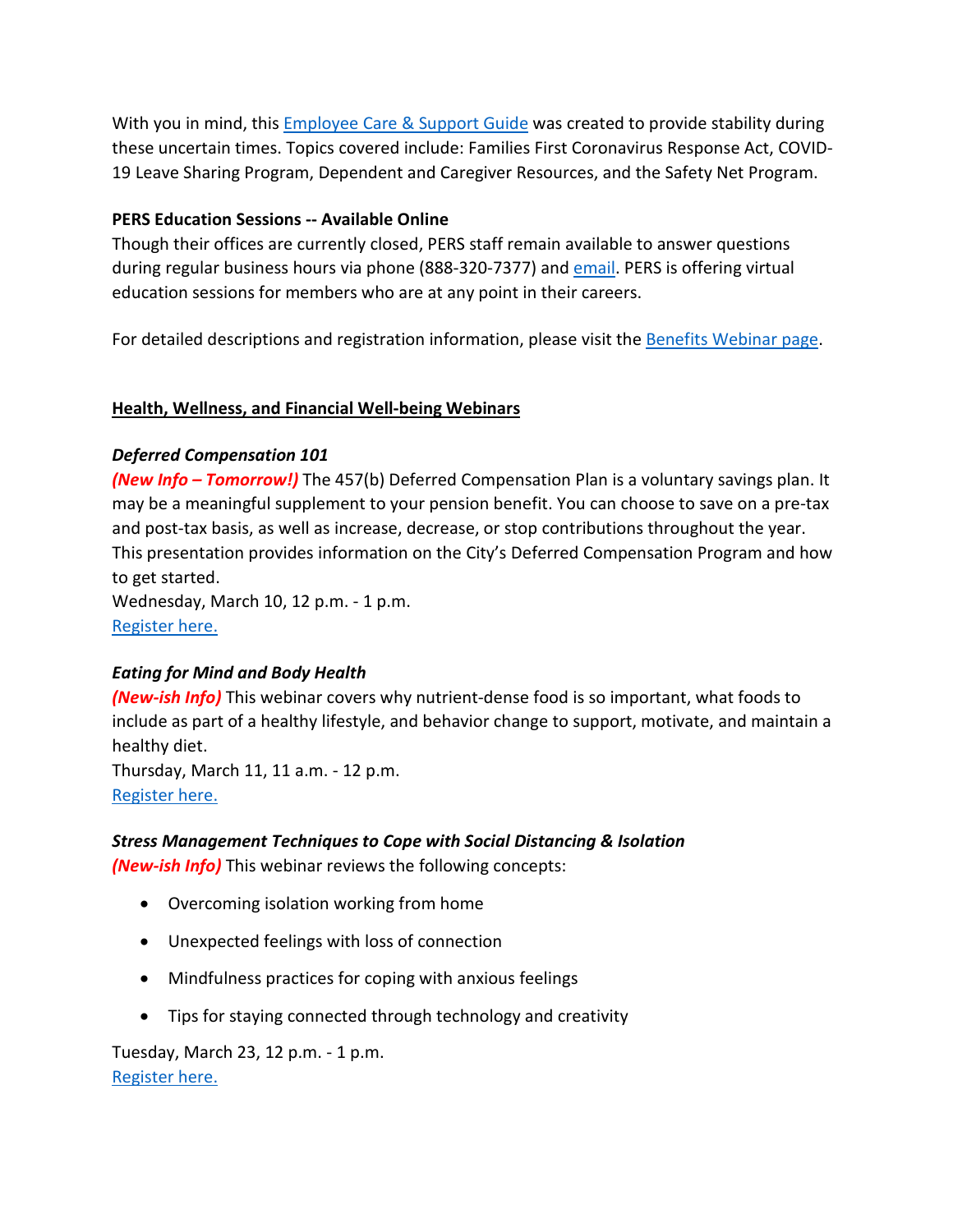#### *Retirement Readiness*

*(New Info)* For Tier One and Tier Two members thinking of retiring within the next three years. Topics include a review of PERS estimate of retirement benefits, retirement options, retirement timelines, guidelines on completing the retirement application, an explanation of working after retirement rules, detailed information regarding the Individual Account Program (IAP), Deferred Compensation, and a list of available resources.

Tuesday, March 30, 12 p.m. - 1 p.m. [Register here.](https://voyafa.zoom.us/webinar/register/WN_4B2UJmu2TQegP86KamZrnQ)

## *Financial Wellness in 5*

*(New Info)* This quick on-demand video walks you through the basics of holistic financial wellness including spending and savings, debt management, emergency savings, retirement, protection, and other savings goals. Learn more here!

[Webinars for all –](https://cascade-gateway.lifeadvantages.net/module.php/core/loginuserpass.php?AuthState=_54053a42037fedce99b58e843ab56485fa3781fcb0%3Ahttps%3A%2F%2Fcascade-gateway.lifeadvantages.net%2Fsaml2%2Fidp%2FSSOService.php%3Fspentityid%3Dhttps%253A%252F%252Fsaml-01.personaladvantage.com%252Fsp%26cookieTime%3D1615309870%26RelayState%3Dss%253Amem%253A1d8e1b0ec14601a8153ab04497bc5fd0f0d50a5926308558f40d35a41079c199) On Demand [Managers/Supervisors –](https://www.portlandoregon.gov/bhr/article/750308) On Deman[d](https://www.portlandoregon.gov/bhr/article/750308) [Access previous Cascade Centers and Moda Health webinars.](https://www.portlandoregon.gov/bhr/index.cfm?&c=79368)

# <span id="page-6-0"></span>**Recruiting**

[Current Internal Recruitments](https://www.governmentjobs.com/careers/portlandor/promotionaljobs)

[Current External Recruitments](https://www.governmentjobs.com/careers/portlandor?)

[Current Lateral Transfer Opportunities](https://www.governmentjobs.com/careers/portlandor/transferjobs)

# <span id="page-6-1"></span>**Procurement Trainings**

Do you buy goods and services as part of your job for the City? Sign up for an upcoming procurement class to learn about rules, tools, resources, and best practices that will ensure we're accountable to the public – and simplify your work. Whether you're a newcomer looking for an introductory lesson or a pro who wants specialized advice, we have a class for you. Learn more about [March through July classes.](https://www.portlandoregon.gov/brfs/index.cfm?&a=780678)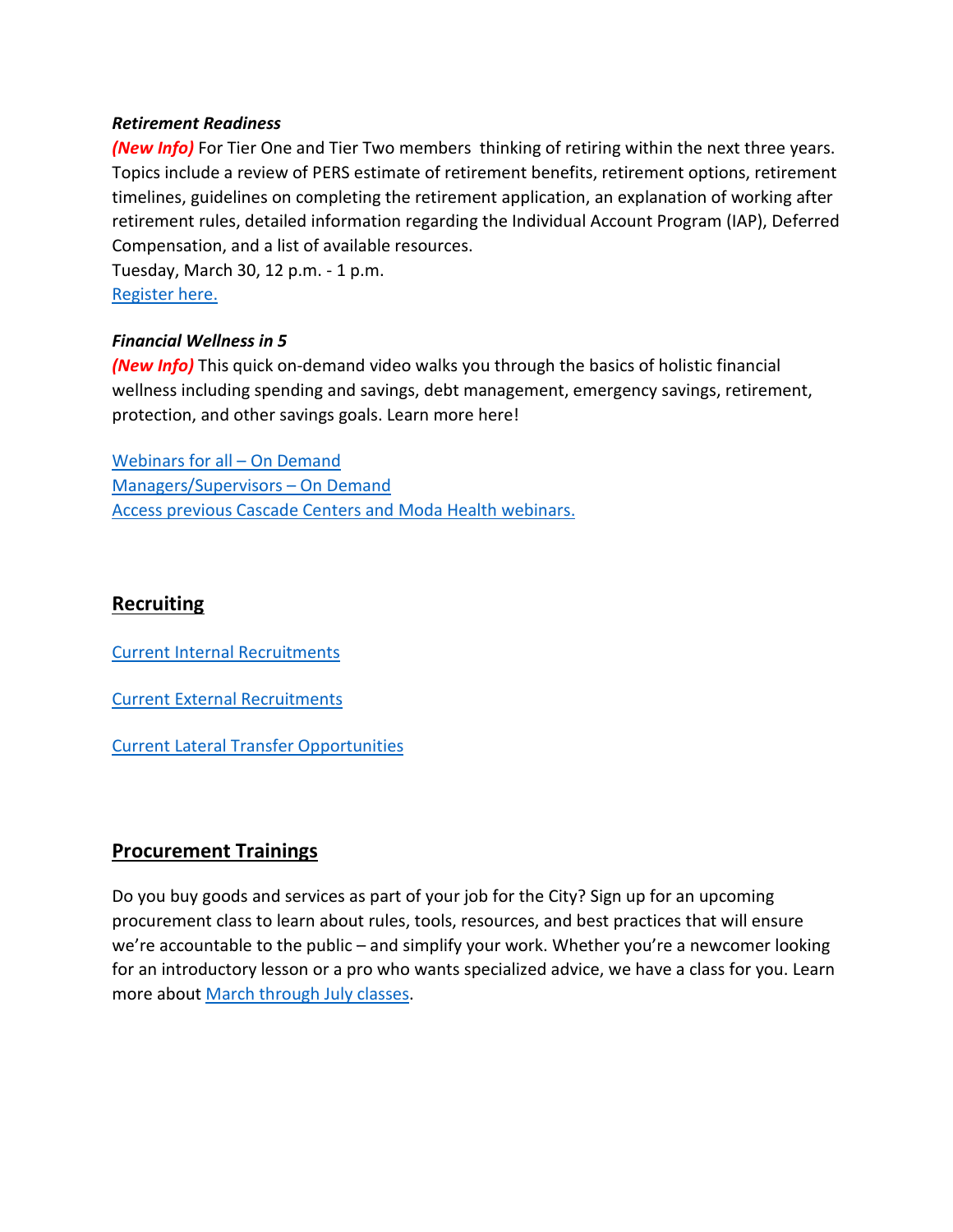# <span id="page-7-0"></span>**Training** *(VIRTUAL)*

Be sure to visit [CityLearner](https://www.portlandoregon.gov/bhr/article/446111) for course descriptions and the most current class details.

#### **Required, All Employees**

*HR 2.02, Workforce Harassment & Discrimination Prevention for Non-Supervisory Employees* Friday, March 10, 3 p.m. - 5 p.m.

*Workplace Harassment, Discrimination, & Retaliation Prevention (HR 2.02) Refresher: Non-supervisory version*  Thursday, March 18, 1:30 p.m. - 2:30 p.m.

*Workplace Harassment, Discrimination, & Retaliation Prevention (HR 2.02) Refresher For Managers/Supervisors (New!)* Wednesday, March 17, 10 a.m. - 11 a.m.

*Workplace Harassment, Discrimination, & Retaliation Prevention (HR 2.02) For Managers/Supervisors (New!)* Wednesday, April 21, 9 a.m. - 11 a.m.

*Administering the Discipline Process-Managers & Supervisors (New!)* Wednesday, June 9, 9 a.m. - 12 p.m.

*Racial Equity 101* Wednesday, March 10, 8:30 a.m. - 12 p.m.

# **Professional Development**

# *How to Apply*

Looking for a new job within the City of Portland? Course participants will refresh their knowledge regarding City of Portland's online application process, types of employment, submitting application materials, and interviewing. Wednesday, March 17, 12 p.m. - 1:15 p.m.

#### **PCC Virtual Classes – Winter/Spring Term** *(New!)*

Supervisor/Manager approval is required for courses with a fee.

*Managing Remote Teams,* Cost: \$100 Thursday, March 18, 10:30 a.m. - 12:30 p.m.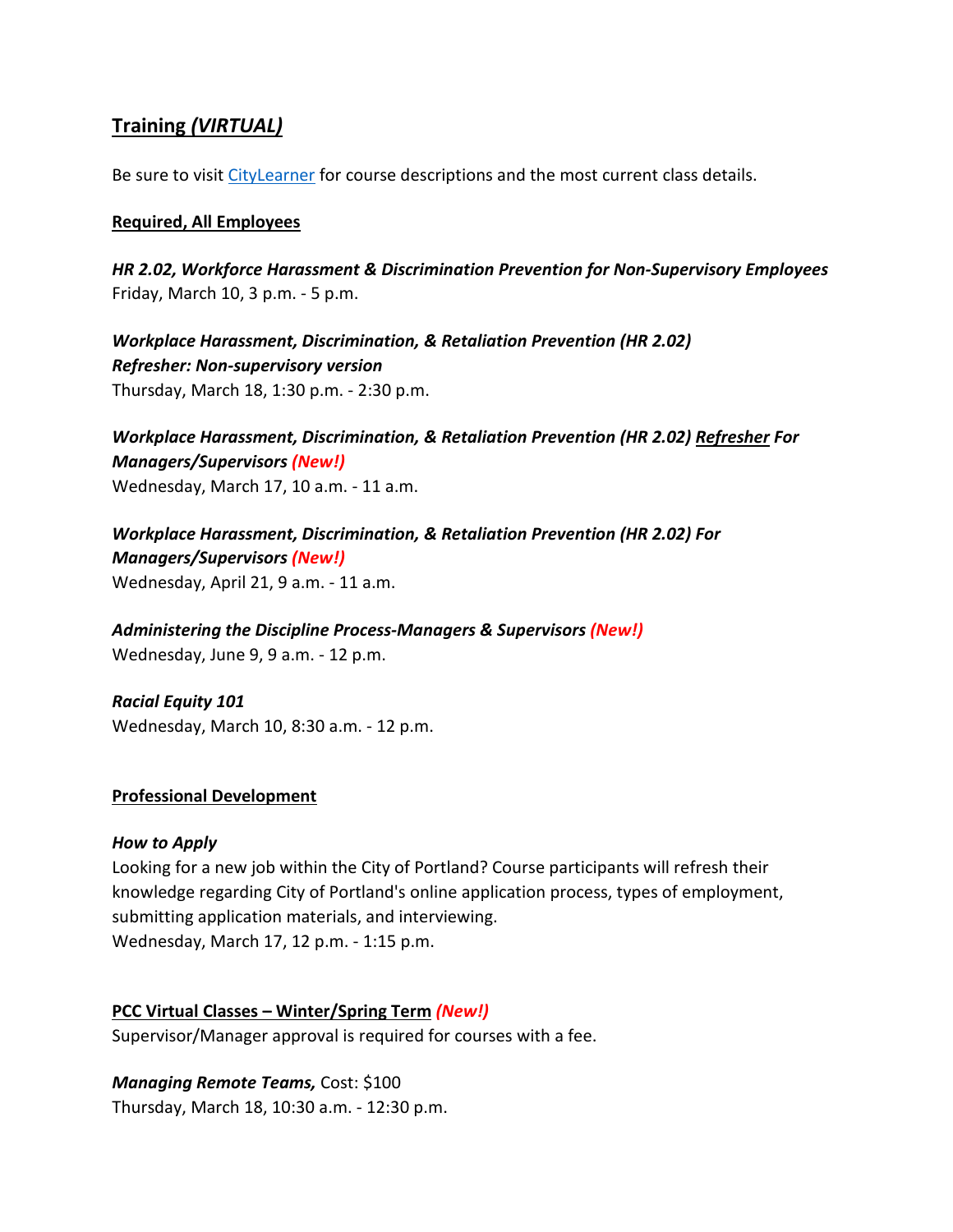## *Engaging Remote Employees,* Cost: \$100

Tuesday, March 23, 10:30 a.m. - 12:30 p.m. Click here for the full list of [PCC Virtual classes](https://www.portlandoregon.gov/bhr/article/503337)

## *Roles and Responsibilities in Procuring for Design Services*

Course objectives are to understand the differences between Design and Ordinary Services. This includes Design vs. Services, Timelines, Process Steps, and major steps of the Design Procurement Process and roles and responsibilities in each step of the Design Procurement Process.

Thursday, March 11, 1 p.m. - 2:30 p.m. [Join Microsoft Teams Meeting](https://teams.microsoft.com/l/meetup-join/19%3ameeting_NjIxOTQ5ZjAtMGMzYi00ODQ1LWIwMjQtNjU4Yjg4YzFkOTY5%40thread.v2/0?context=%7b%22Tid%22%3a%22636d7808-73c9-41a7-97aa-8c4733642141%22%2c%22Oid%22%3a%2286b2ae6e-2fe6-44ca-9974-4b60b2e2cd99%22%7d) [+1 971-323-0035](tel:+1%20971-323-0035,,882973615) Conference ID: 882 973 615

## *Roles & Responsibilities in Goods and Services Processes*

Course objectives are to outline the major steps within the procurement process for Goods and Services for both competitive and non-competitive solicitations, provide you with an overview of the roles and responsibilities between Procurement Services and the requesting Bureau for each step of the Goods and Services procurement processes.

Monday, March 15, 1:00 p.m. - 3:00 p.m.

[Join Microsoft Teams Meeting](https://teams.microsoft.com/l/meetup-join/19%3ameeting_ZTFhZDFkNzUtY2EyZi00M2Y0LTljY2UtN2NkMWNhYWE0N2I1%40thread.v2/0?context=%7b%22Tid%22%3a%22636d7808-73c9-41a7-97aa-8c4733642141%22%2c%22Oid%22%3a%2286b2ae6e-2fe6-44ca-9974-4b60b2e2cd99%22%7d) [+1 971-323-0035](tel:+1%20971-323-0035,,825566948) Conference ID: 825 566 948

#### *Contractual Risk*

Attendees will learn the basic terminology associated with contractual risk, common insurance coverages required by the City of Portland, and how to us the new Risk Assessment Tool. Thursday, March 25, 9 a.m. - 11 a.m. [Join Microsoft Teams Meeting](https://teams.microsoft.com/l/meetup-join/19%3ameeting_ZjhkNmE5Y2EtODgyZS00NGQ4LTkxZGEtMDY1ZTE4YzdlYmZh%40thread.v2/0?context=%7b%22Tid%22%3a%22636d7808-73c9-41a7-97aa-8c4733642141%22%2c%22Oid%22%3a%2286b2ae6e-2fe6-44ca-9974-4b60b2e2cd99%22%7d) [+1 971-323-0035,](tel:+1%20971-323-0035,,396513889) Conference ID: 396 513 889#

#### *Alternative Construction Methods (New!)*

The purpose of this course is to introduce employees to alternate construction methods other than the standard "Design, Bid, Build Method" currently in use. Tuesday, March 30, 9 a.m. - 11 a.m. [Join Microsoft Teams Meeting](https://teams.microsoft.com/l/meetup-join/19%3ameeting_ZjhkNmE5Y2EtODgyZS00NGQ4LTkxZGEtMDY1ZTE4YzdlYmZh%40thread.v2/0?context=%7b%22Tid%22%3a%22636d7808-73c9-41a7-97aa-8c4733642141%22%2c%22Oid%22%3a%2286b2ae6e-2fe6-44ca-9974-4b60b2e2cd99%22%7d) [+1 971-323-0035](tel:+1%20971-323-0035,,602450159) Conference ID: 602 450 159#

To view a complete list of Procurement classes, click - [Procurement Trainings](https://www.portlandoregon.gov/brfs/article/780678) 

To register, go to [CityLearner](https://www.portlandoregon.gov/bhr/article/446111) (using Internet Explorer or Chrome; a remote access token is not needed), select "Learning," type the course name into the "Find Learning" search field, then click "Go" to locate the course. Register for the date and time that work for your schedule. If you need assistance with CityLearner, please go to [CityLearner Help,](https://www.portlandoregon.gov/bhr/69963) or send an email to **BHR** [Training.](mailto:hrtraining@portlandoregon.gov) Upon successful registration in CityLearner, a Zoom meeting invitation, training instructions, and materials will be sent two to three business days before the class date.